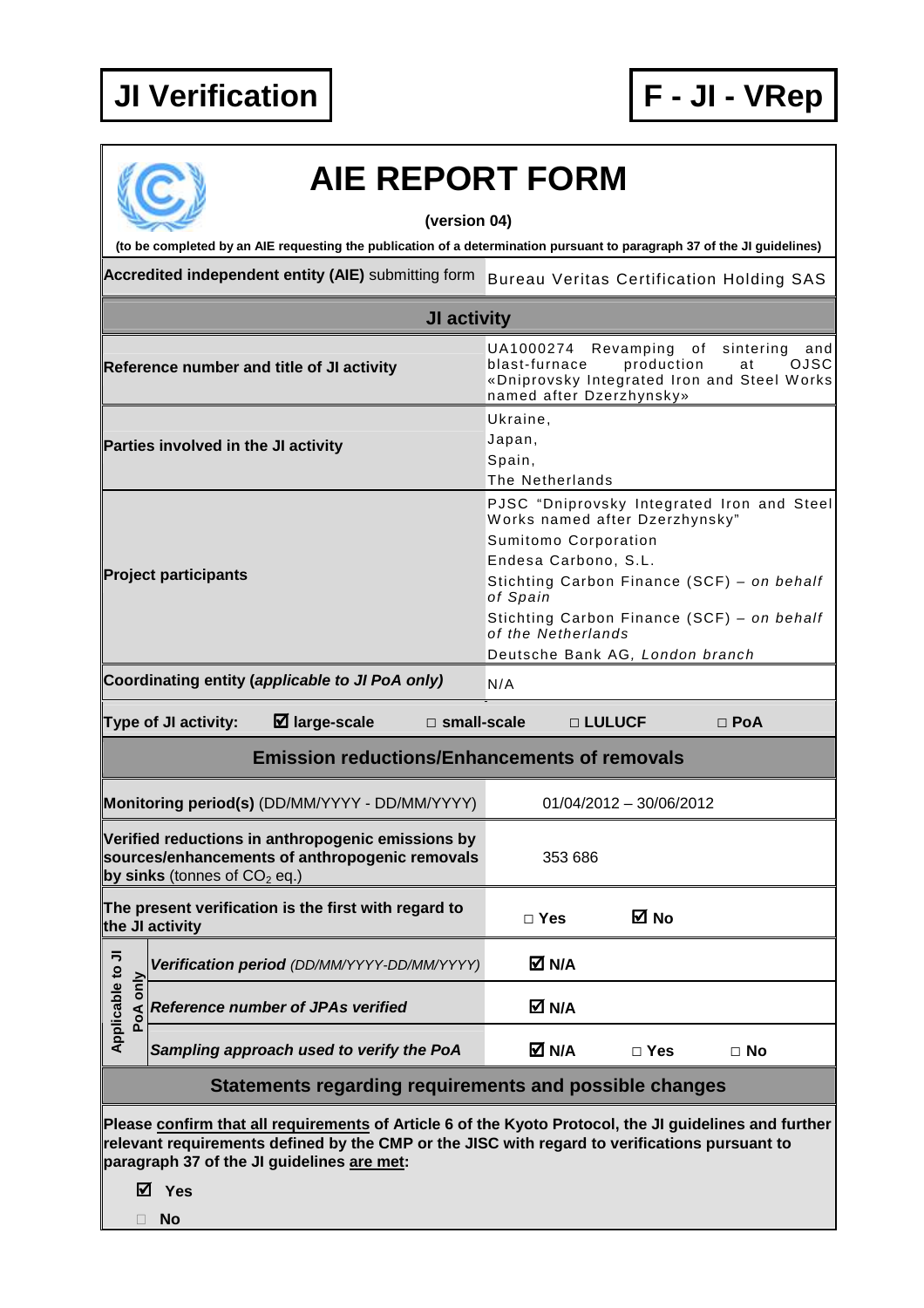| <b>Verification opinion</b><br>Please provide a verification opinion (or a reference to the verification opinion in one of the<br>documents attached), including a statement regarding materiality and level of assurance, in<br>accordance with the Standard for applying the concept of materiality in verifications |                       |            |                   |
|------------------------------------------------------------------------------------------------------------------------------------------------------------------------------------------------------------------------------------------------------------------------------------------------------------------------|-----------------------|------------|-------------------|
| The verification opinion is provided<br>in the<br>ver/0565/2012 version 02 of 13/09/2012.                                                                                                                                                                                                                              | attached Verification | Report     | <b>NºUKRAINE-</b> |
| The project design was revised in the current<br>monitoring period, after the determination has<br>been deemed final                                                                                                                                                                                                   | $\square$ Yes         | ⊠ No       |                   |
| If yes, please list all revisions to the project design<br>and express a determination opinion (or provide a<br>reference to an attached document containing the<br>required information)                                                                                                                              | M N/A                 |            |                   |
| If project design was revised in the current<br>monitoring period, please confirm that conditions<br>defined in JI guidelines (paragraph 33) are still met                                                                                                                                                             | M N/A                 | $\Box$ Yes | $\Box$ No         |
| If project design was revised in the current<br>monitoring period, please confirm that the changes<br>do not alter the original determination opinion                                                                                                                                                                  | M N/A                 | $\Box$ Yes | $\Box$ No         |
| If project design was revised in the current<br>monitoring period, please confirm that:                                                                                                                                                                                                                                |                       |            |                   |
| (a) Physical location of the project has not changed                                                                                                                                                                                                                                                                   | M N/A                 | $\Box$ Yes | $\Box$ No         |
| $(6)$ If emission sources have changed, they are<br>reflected in an updated monitoring plan                                                                                                                                                                                                                            | M N/A                 | $\Box$ Yes | $\Box$ No         |
| (c) Baseline scenario has not changed                                                                                                                                                                                                                                                                                  | M N/A                 | $\Box$ Yes | $\Box$ No         |
| (d) Changes are consistent with JI specific approach<br>or CDM methodology upon which the<br>determination was prepared for the project                                                                                                                                                                                | M N/A                 | $\Box$ Yes | $\Box$ No         |
| The monitoring plan was revised in the current<br>monitoring period                                                                                                                                                                                                                                                    | $\Box$ Yes            |            | M No              |
| If yes, please specify for which technologies and measures<br>under each type of JPA the monitoring plan was revised<br>(applicable to JI PoA only)                                                                                                                                                                    |                       |            |                   |
| The current revisions to the monitoring plan<br>improve the accuracy and/or applicability of<br>information collected, compared to the original<br>monitoring plan without changing conformity with<br>the relevant rules and regulations for establishing<br>monitoring plans                                         | M N/A                 | $\Box$ Yes | $\Box$ No         |